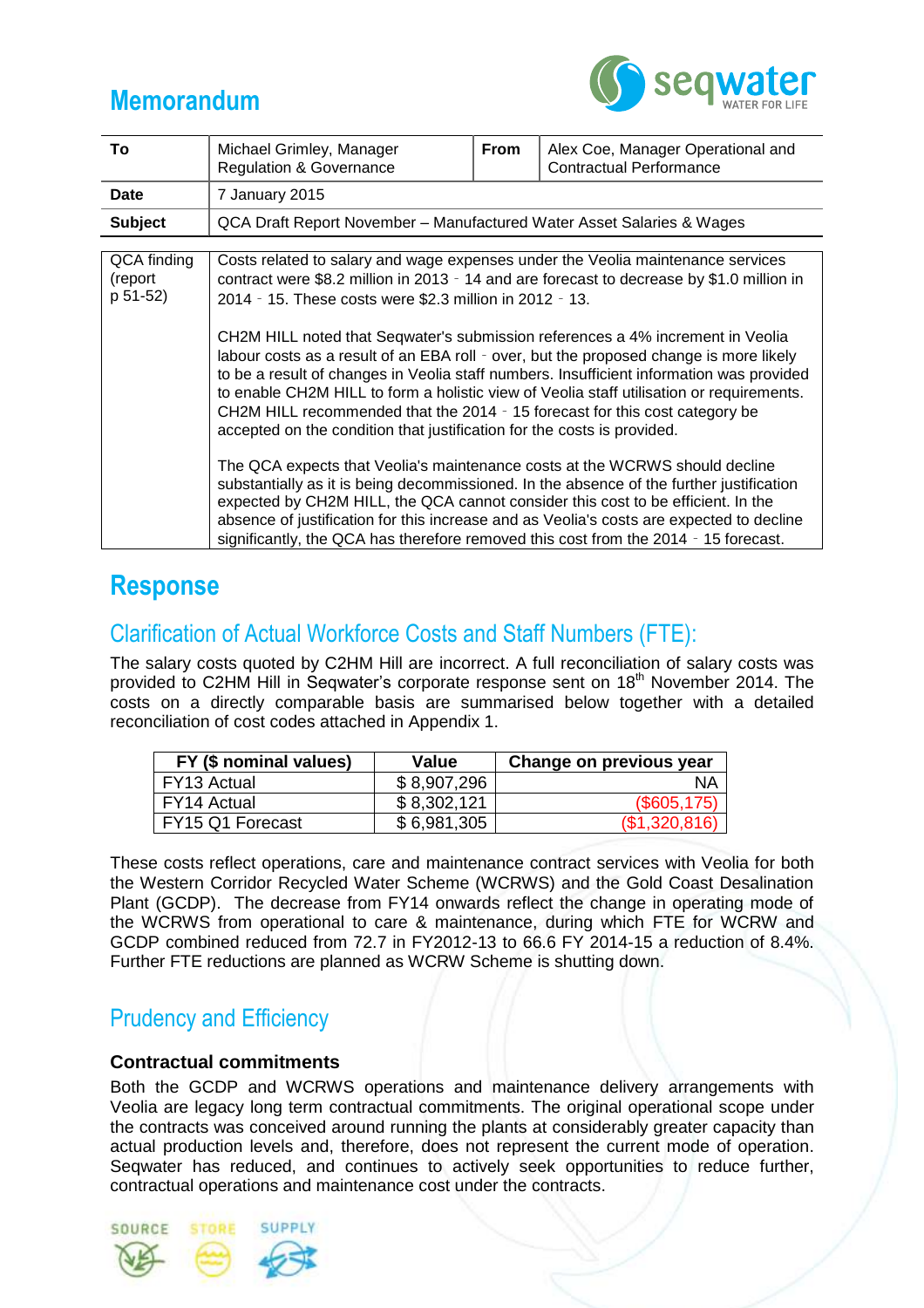

#### **Gold Coast Desalination Plant**

The GCDP provides an important contingent supply option for the Bulk Water Supply System being operated in 'Hot Standby' mode as outlined in the current Manufactured Water Readiness Plan approved by the Minister for Energy and Water Supply in April 2014. Under 'Hot Standby' mode production is operated at a level of water production required to maintain the plant in a state of readiness that will deliver 100% capacity within 72 hours' notice. GCDP production was scaled up to sustain water supplies to the bulk system in both the 2011 and 2013 flood events. The current operating arrangement for the plant is prudent as it complies with the Minister's directive, and, accordingly, staffing at the plant is maintained at the level necessary to deliver 100% capacity within 72 hours' notice as contractually required. The plant operations have undergone continuous improvement, reducing the quantity of water produced for flushing purposes and total operating costs. The marginal increase in FTEs in FY15 reflects operational efficiency initiatives undertaken to partially insource selected preventative maintenance activities in relation to SCADA maintenance.

| Table 1 – GCDP, Veolia FTEs |                     |                            |  |  |  |  |  |
|-----------------------------|---------------------|----------------------------|--|--|--|--|--|
| Period                      | <b>Average FTEs</b> | <b>Average Annual FTEs</b> |  |  |  |  |  |
| 13FY Q1                     | 20.9                |                            |  |  |  |  |  |
| 13FY Q2                     | 20.5                | 21.1                       |  |  |  |  |  |
| 13FY Q3                     | 23.2                |                            |  |  |  |  |  |
| 13FY Q4                     | 20.0                |                            |  |  |  |  |  |
| 14FY Q1                     | 21.0                |                            |  |  |  |  |  |
| 14FY Q2                     | 20.8                | 21.4                       |  |  |  |  |  |
| 14FY Q3                     | 21.4                |                            |  |  |  |  |  |
| 14FY Q4                     | 22.3                |                            |  |  |  |  |  |
| 15FY Q1                     | 22.5                | 22.5                       |  |  |  |  |  |
| 15FY Q2                     | 22.6                |                            |  |  |  |  |  |

The independent Jacobs report commissioned by Seqwater has concluded these staffing levels are comparable with peer Australian water utilities<sup>1</sup>. Significant further cost reduction will be constrained to Ministerial direction surrounding the 'hot standby' requirement to reach 100% capacity within 72 hours.

#### **Western Corridor Recycled Water Scheme**

The WCRWS is a substantial contingent supply asset that has not been fully utilised since it was constructed in 2010. To date, the Scheme has been used to supply industrial users and has been maintained to protect the value of the assets. In 2013 a proposal to decommission the scheme for a 15 year period was agreed due to the availability of alternate lower cost water sources. Works were undertaken to remove assets to allow a period of minimal maintenance until the need to re-commission the scheme arises. Veolia staffing numbers at the scheme have been adjusted to reflect the decommissioning / shutdown scope of works and ongoing care and maintenance.

The derived FTEs (calculated hours for a standard FTE / total hours claimed) have reduced over time. Staff numbers are proposed to reduce further through efficiency opportunities and restructures possible under a decommissioned scheme, as demonstrated in Graph 1, Table 2 and organisation charts in Appendix 3.

A fully defined scope of works for ongoing care and maintenance of the remaining WCRWS assets is in development. Staffing numbers and associated costs have been provided by

  $1$  Jacobs, Independent Review of Cost Forecasts (2014) pp30-31.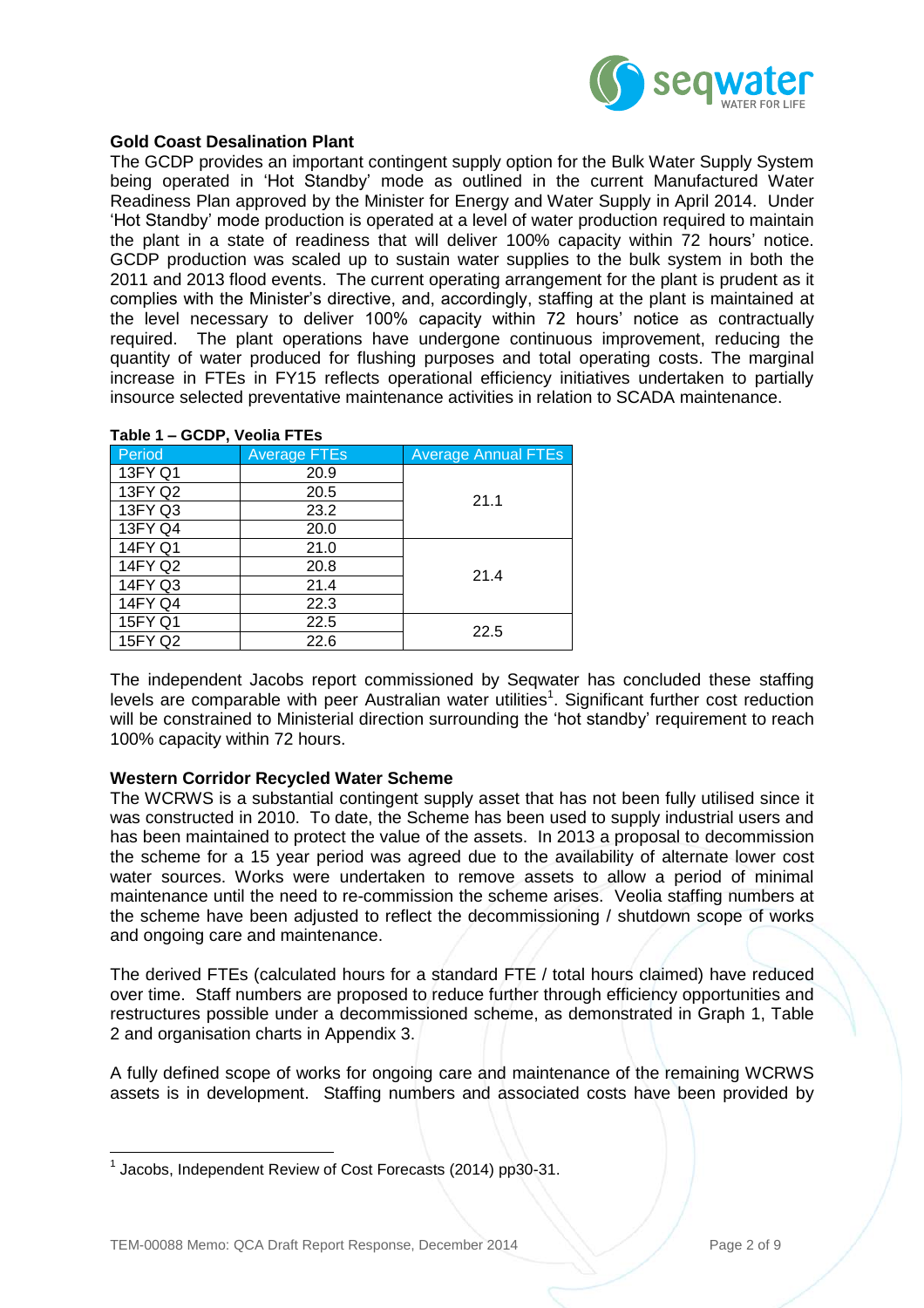

Veolia based upon an initial assessment of workload and these have informed future expenditure projections.

| Table 2 –WCRW and Decommissioning / Shutdown, Veolla FTEs |                     |                            |  |  |  |  |  |
|-----------------------------------------------------------|---------------------|----------------------------|--|--|--|--|--|
| Period                                                    | <b>Average FTEs</b> | <b>Average Annual FTEs</b> |  |  |  |  |  |
| 13FY Q1                                                   | 59.0                |                            |  |  |  |  |  |
| 13FY Q2                                                   | 53.9                | 51.6                       |  |  |  |  |  |
| 13FY Q3                                                   | 54.5                |                            |  |  |  |  |  |
| 13FY Q4                                                   | 39.0                |                            |  |  |  |  |  |
| 14FY Q1                                                   | 45.5                |                            |  |  |  |  |  |
| 14FY Q2                                                   | 43.5                |                            |  |  |  |  |  |
| 14FY Q3                                                   | 47.8                | 44.8                       |  |  |  |  |  |
| 14FY Q4                                                   | 42.3                |                            |  |  |  |  |  |
| 15FY Q1                                                   | 45.3                | 44.1                       |  |  |  |  |  |
| 15FY Q2                                                   | 43.0                |                            |  |  |  |  |  |

#### **Table 2 –WCRW and Decommissioning / Shutdown, Veolia FTEs**

Note the variability of FTE reflects the one-off nature of shutdown and decommissioning works in the WCRW Scheme.

### Forward staffing levels

Staff numbers for WCRWS and GCDP based upon current operating and maintenance requirements are set out in Table 3 below:

#### **Table 3 – Cost / FTEs**

| <b>Category</b> | <b>FY14</b> | <b>FY15</b> | FY16 and<br>ongoing |  |
|-----------------|-------------|-------------|---------------------|--|
| <b>GCDP</b>     | 21.4        | 22.5        | 22.5                |  |
| <b>WCRWS</b>    | 44.8        | 44.1        | 29                  |  |
| <b>Total</b>    | 66.2        | 66.6        | 51.5                |  |

### Unit costs and rates

Labour costs for GCDP and WCRWS and a budget forecast comparison is below:

#### **Table 3 – Cost / FTEs**

| Category     | <b>FY13</b>  | <b>FY14</b>  | <b>FY15</b><br>'Q1 forecast |
|--------------|--------------|--------------|-----------------------------|
| <b>GCDP</b>  | 96,994<br>S. | 99,776<br>\$ | \$100,370                   |
| <b>WCRWS</b> | \$103,094    | \$103,336    | \$105,204                   |

Table 3 above shows a cost / FTE comparison between the WCRWS and GCDP based on average hourly rate according to monthly claims. The table shows that the average FTE salary between contracts is comparable and costs of wage inflation have been effectively managed, as highlighted by the Jacobs report. Note the marginally higher \$ / FTE for the WCRW Scheme is reflective of the one-off nature of shutdown and decommissioning works requiring a short / fixed term and specialised labour force.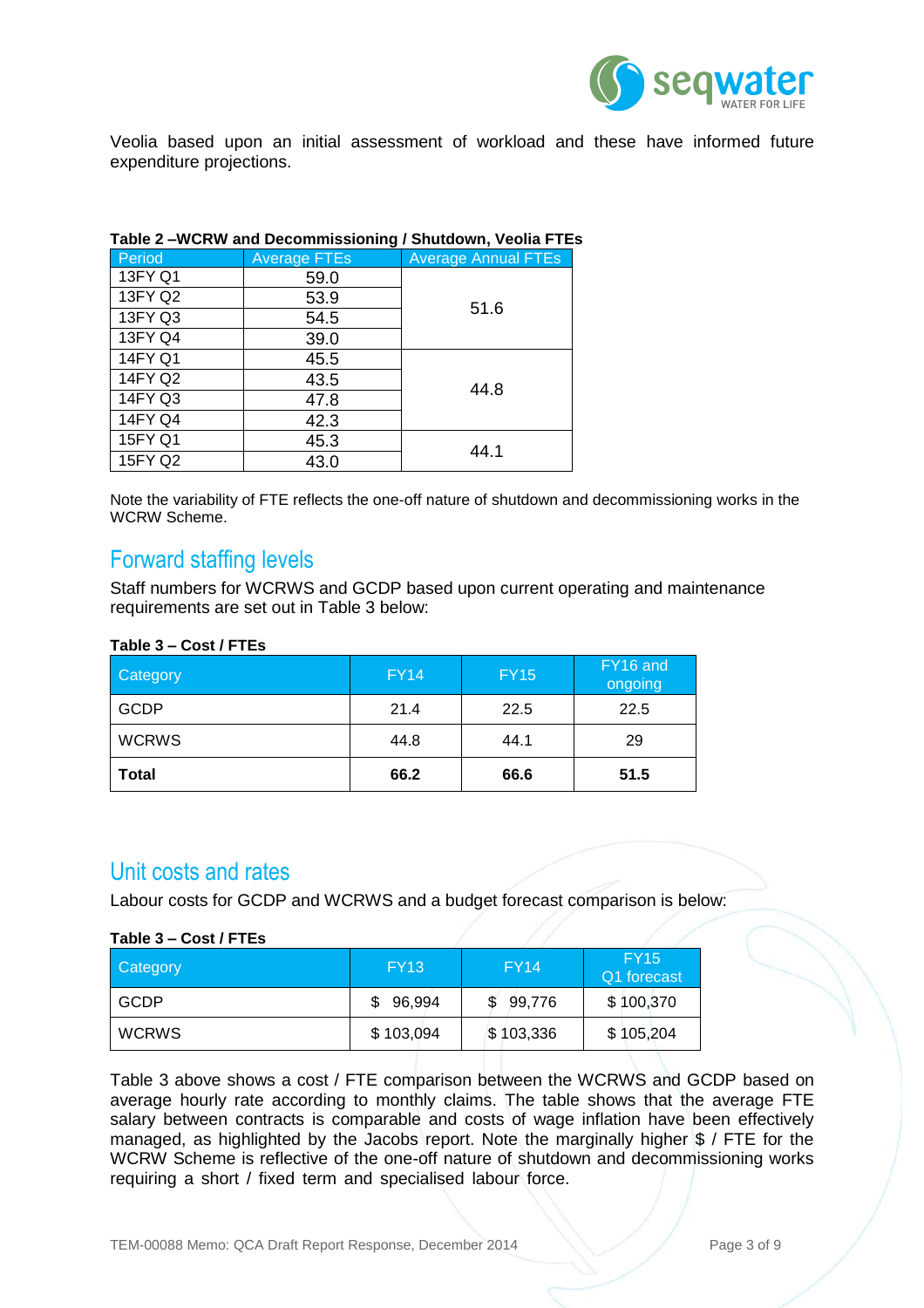# **Memorandum**





**Graph 1 – FTEs (Calculated from Claimed Hours and Forecast)**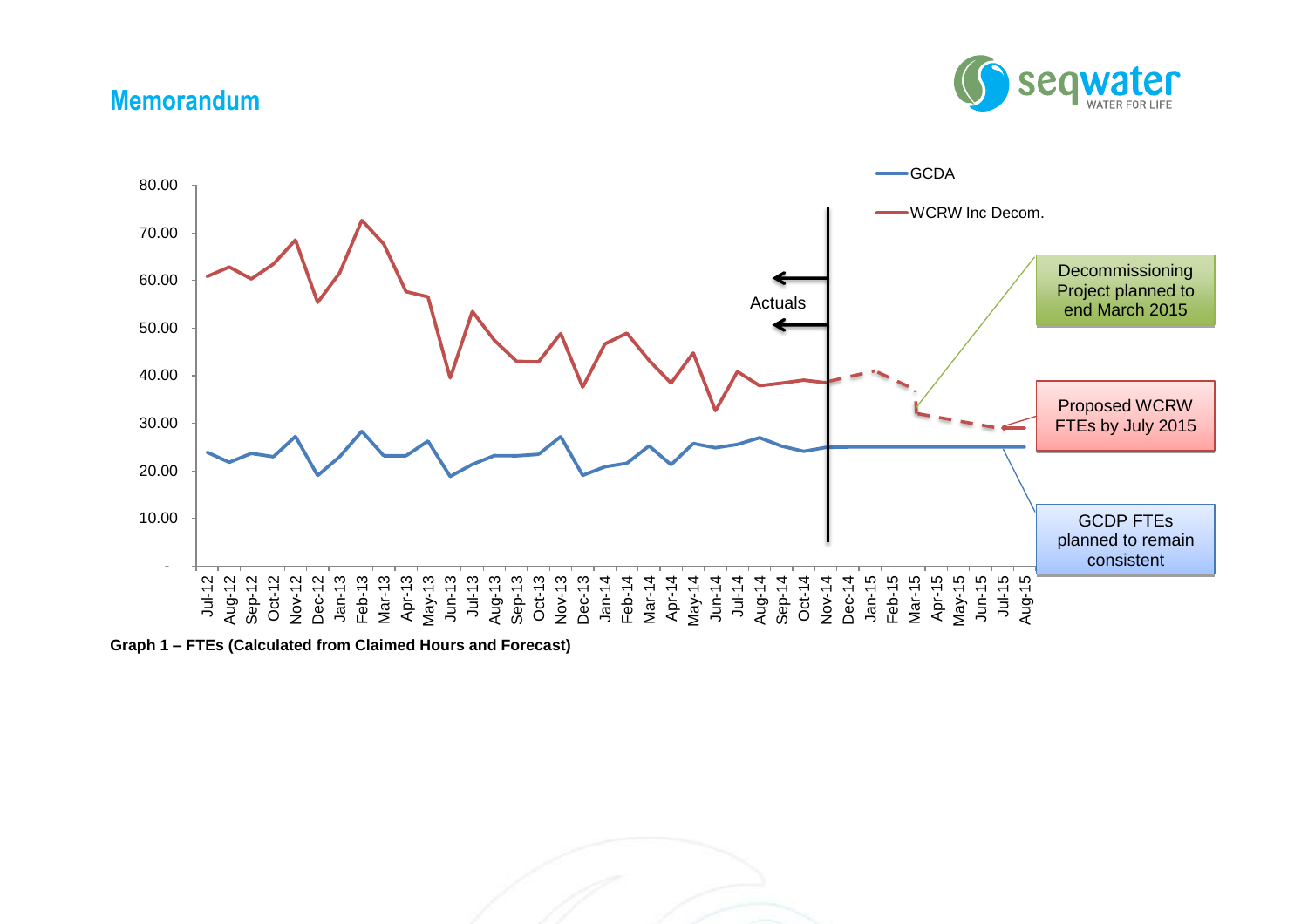

## **Memorandum**

# **Appendix 1 – Cost Code Reconciliation (Actuals + Q1Forecast to CH2MHill)**

| <b>Analysis Veolia Maintenance Services Salaries &amp; Wages</b><br><b>Tugan Desalination</b> |                                    | 2012-13     |             | 2013-14     |             | 2014-15     |             | <b>Comments</b> |
|-----------------------------------------------------------------------------------------------|------------------------------------|-------------|-------------|-------------|-------------|-------------|-------------|-----------------|
| <b>Location</b>                                                                               | <b>Cost Type Description</b>       | Segwater    | CH2         | Segwater    | CH2         | Segwater    | CH2         |                 |
| <b>Bundamba AWTP</b>                                                                          | 611301 - VC-Timecost Reallocations | \$2,142,567 |             |             |             |             |             |                 |
| <b>Gibson Island AWTP</b>                                                                     | 611301 - VC-Timecost Reallocations | \$490,162   |             |             |             |             |             |                 |
| Luggage Pt AWTP                                                                               | 611301 - VC-Timecost Reallocations | \$1,692,240 |             |             |             |             |             |                 |
| <b>Tugan Desal</b>                                                                            | 611002 - VC-Salaries & Wages       | \$2,258,044 | \$2,258,044 |             |             |             |             |                 |
| Pipeline Network Group of Assets                                                              | 611301 - VC-Timecost Reallocations | \$975,493   |             |             |             |             |             |                 |
| <b>Administration Indirect Costs</b>                                                          | 611301 - VC-Timecost Reallocations | \$1,348,789 |             |             |             |             |             |                 |
| <b>Veolia Maintenance Services Salaries &amp; Wages</b>                                       | <b>Total 2012-23</b>               | \$8,907,296 | \$2,258,044 |             |             |             |             |                 |
| <b>Bundamba AWTP</b>                                                                          | 611002 - VC-Salaries & Wages       |             |             | \$2,338,927 | \$2,338,927 |             |             |                 |
| <b>Gibson Island AWTP</b>                                                                     | 611002 - VC-Salaries & Wages       |             |             | \$575,506   | \$575,506   |             |             |                 |
| Luggage Pt AWTP                                                                               | 611002 - VC-Salaries & Wages       |             |             | \$1,609,147 | \$1,609,147 |             |             |                 |
| <b>Tugan Desal</b>                                                                            | 611002 - VC-Salaries & Wages       |             |             | \$2,268,072 | \$2,268,072 |             |             |                 |
| Pipeline Network Group of Assets                                                              | 611002 - VC-Salaries & Wages       |             |             | \$955,925   | \$955,925   |             |             |                 |
| <b>Administration Indirect Costs</b>                                                          | 611002 - VC-Salaries & Wages       |             |             | \$554,544   | \$554.544   |             |             |                 |
| <b>Veolia Maintenance Services Salaries &amp; Wages</b>                                       | <b>Total 2012-23</b>               |             |             | \$8,302,121 | \$8,302,121 |             |             |                 |
| <b>Administration Indirect Costs</b>                                                          | 611002 - VC-Salaries & Wages       |             |             |             |             | \$749,328   | \$749,328   |                 |
| <b>Bundamba AWTP</b>                                                                          | 611002 - VC-Salaries & Wages       |             |             |             |             | \$368,658   | \$368,658   |                 |
| Gibson Island AWTP                                                                            | 611002 - VC-Salaries & Wages       |             |             |             |             | \$697,028   | \$697,028   |                 |
| Luggage Pt AWTP                                                                               | 611002 - VC-Salaries & Wages       |             |             |             |             | \$937,710   | \$937,710   |                 |
| Pipeline Network Group of Assets                                                              | 611002 - VC-Salaries & Wages       |             |             |             |             | \$826,506   | \$826,506   |                 |
| <b>Tugan Desal</b>                                                                            | 611002 - VC-Salaries & Wages       |             |             |             |             | \$3,402,076 | \$3,402,076 |                 |
| <b>Veolia Maintenance Services Salaries &amp; Wages</b>                                       | <b>Total 2012-23</b>               |             |             |             |             | \$6,981,305 | \$6,981,305 |                 |

| Veolia Maintenance Services Salaries & Wages   Total - CH2      |  | \$2,258,044 | \$8,302,121 | \$6,981,305 |                                                        |
|-----------------------------------------------------------------|--|-------------|-------------|-------------|--------------------------------------------------------|
| Correction for Data Extraction Error                            |  | \$6,649,251 |             |             |                                                        |
|                                                                 |  |             |             |             | Agreement between CH2 and Seqwater                     |
| Veolia Maintenance Services Salaries & Wages   Total - Segwater |  | \$8,907,296 | \$8,302,121 |             | \$6,981,305 after correcting for data extraction error |

Note that this information was provided to CH2MHill.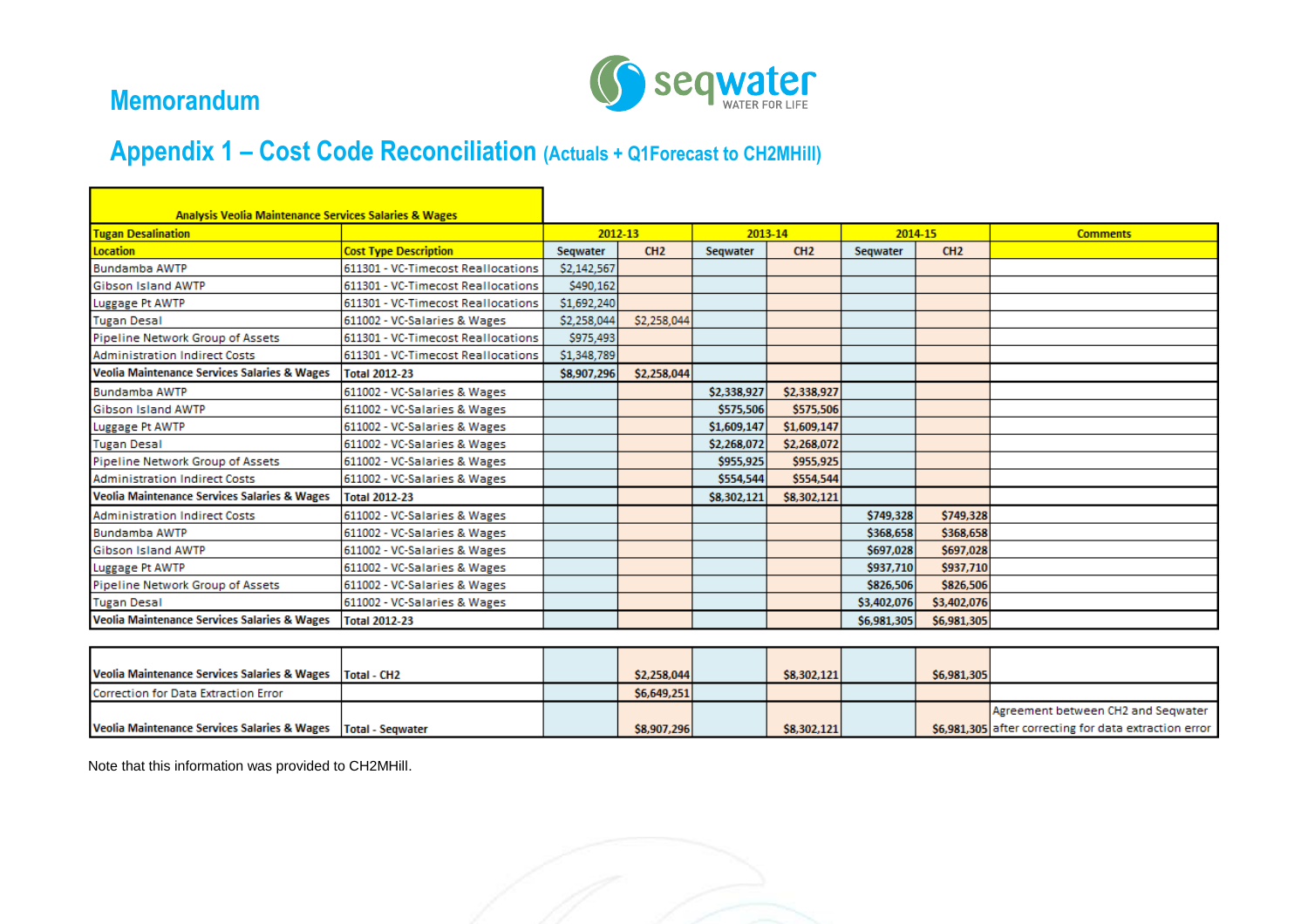

## **Appendix 2 – Jacobs Report (extract)**

Refer pages 26-28 (Section 6.3 Efficiency assessment) of the Independent Review of Cost Forecasts - Western Corridor Recycled Water Scheme by Jacobs, 24 July 2014.

<http://www.qca.org.au/getattachment/0edb496b-e86f-422a-b0ae-96a105f56e66/Seqwater-submission-Appendix-D.aspx>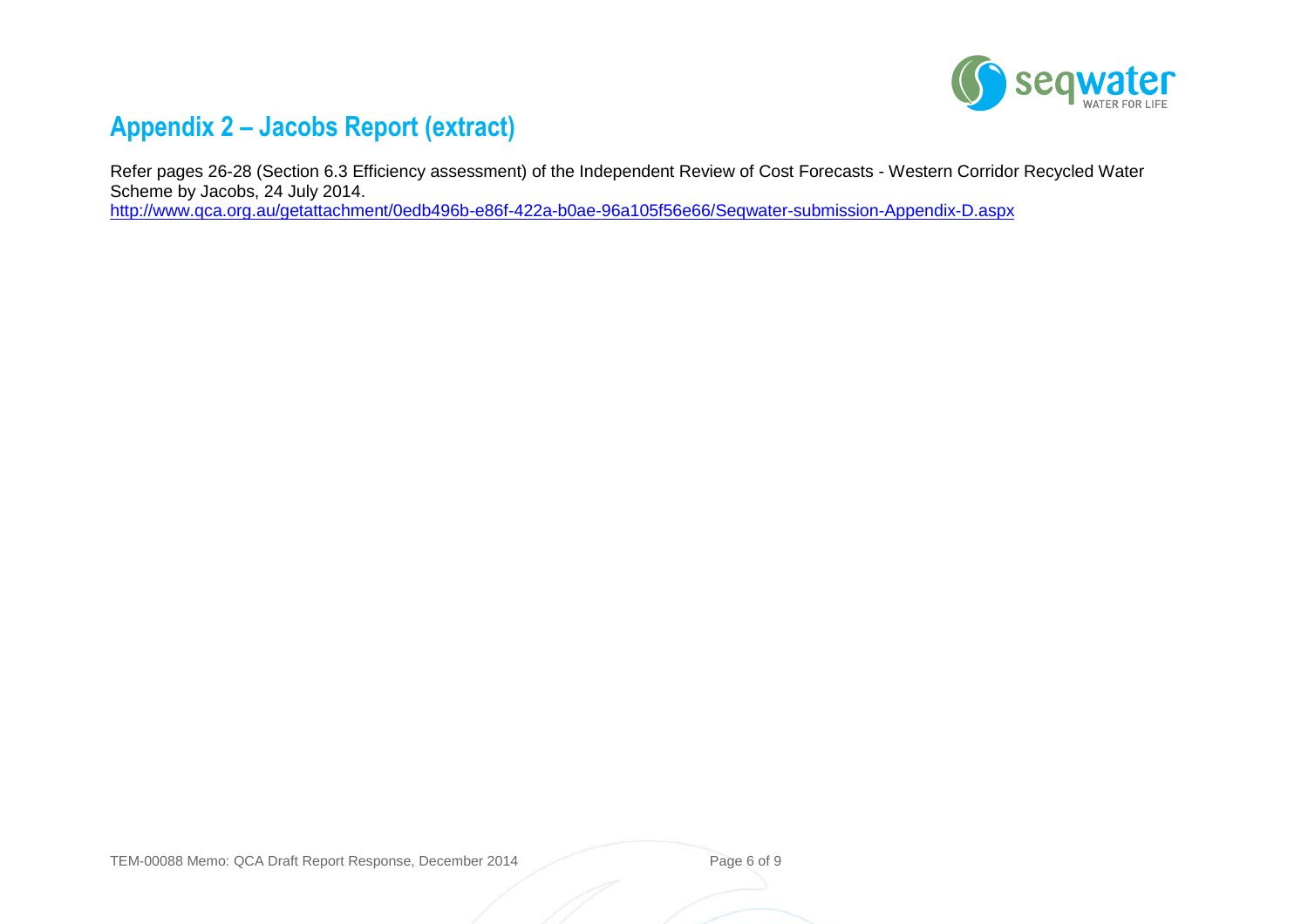

# **Appendix 3 – WCRW Restructure Details**

TEM-00088 Memo: QCA Draft Report Response, December 2014 Page 7 of 9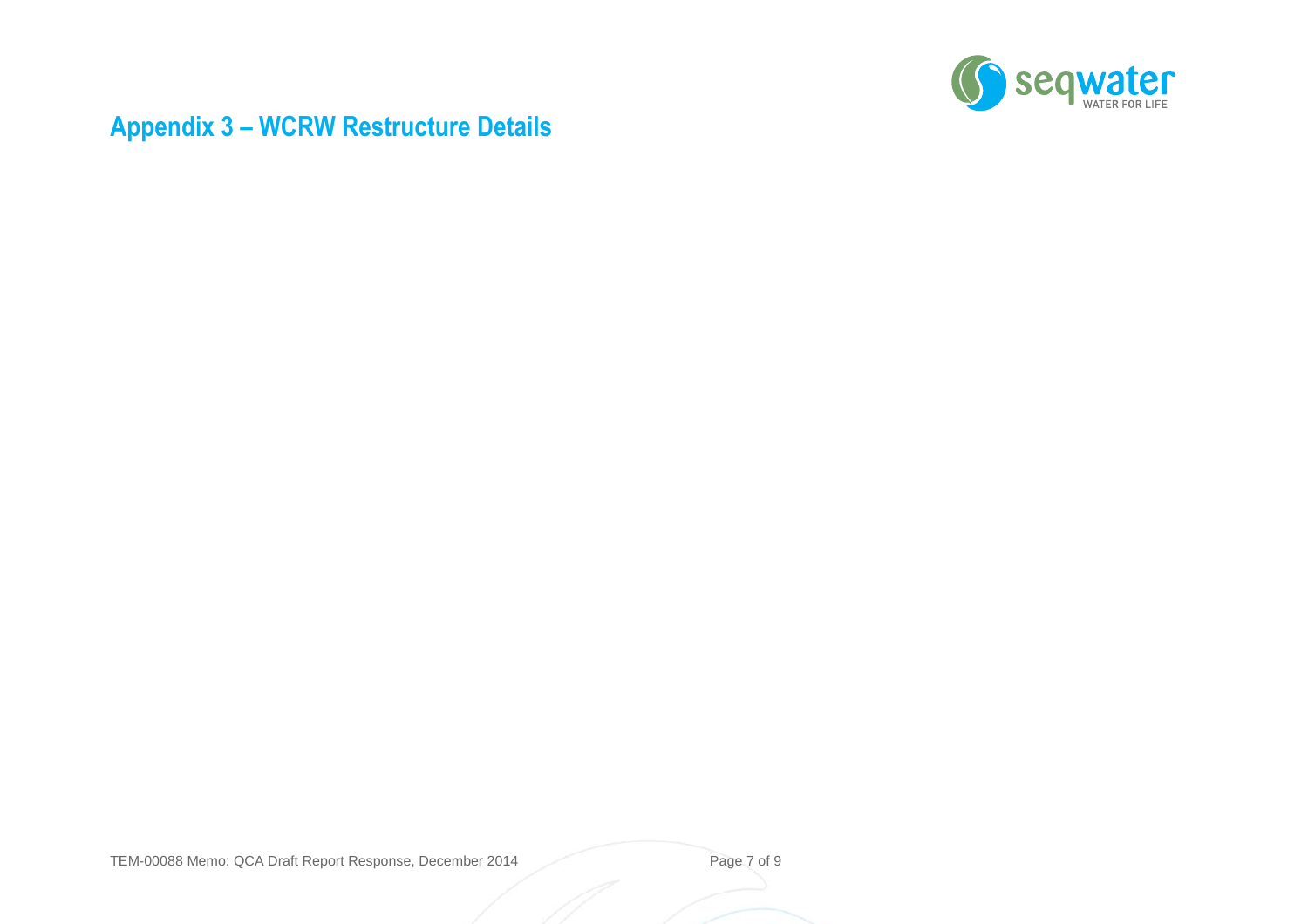



TEM-00088 Memo: QCA Draft Report Response, December 2014 Page 8 of 9